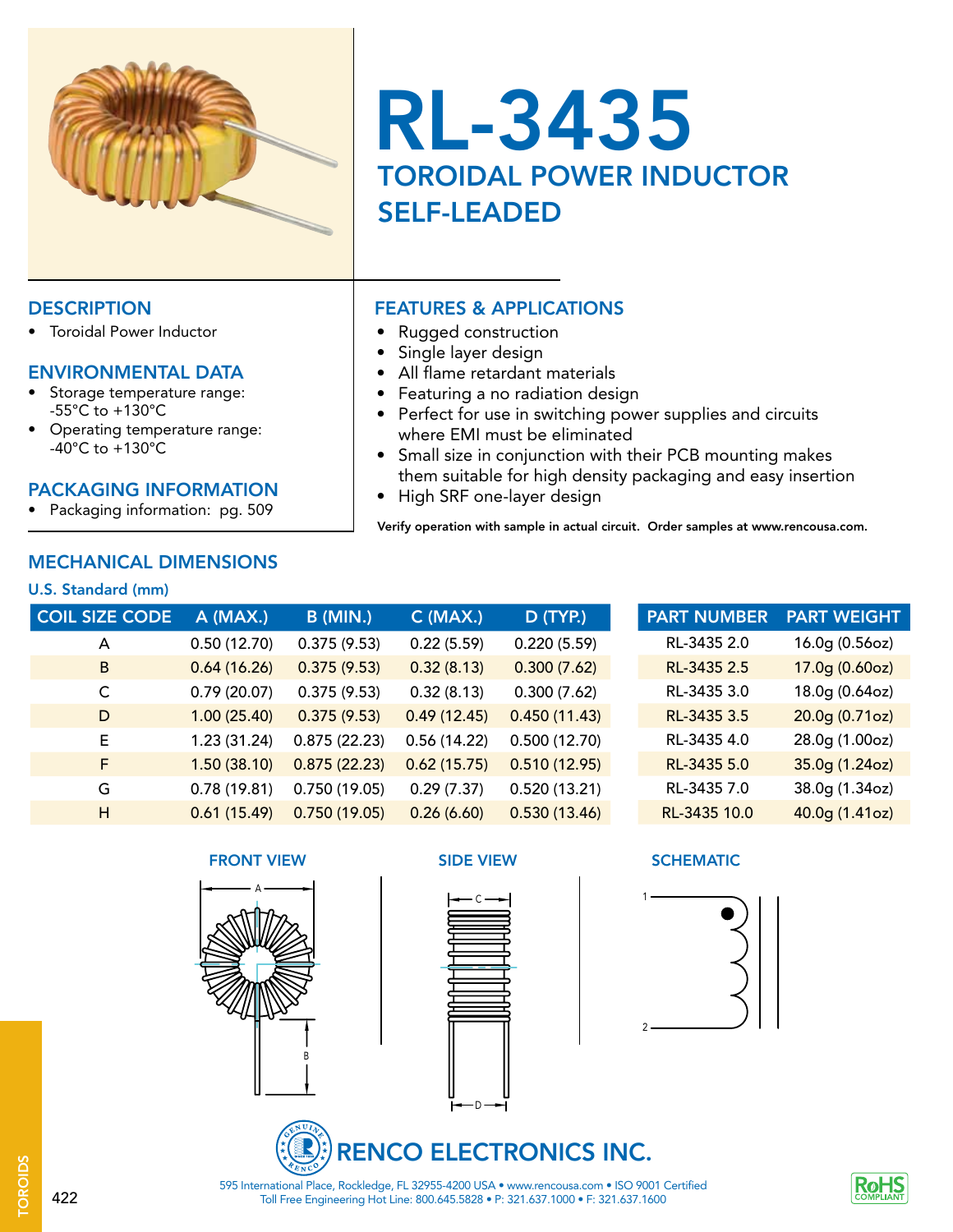## RL-3435

| <b>Renco Part No.</b> | <b>Inductance</b><br>Typ. (µH) (1) | <b>Coil Size</b><br>Code | <b>Isat</b><br>(A) | E Top<br>(V-µSec) |
|-----------------------|------------------------------------|--------------------------|--------------------|-------------------|
| RL-3435-20-2.0        | 20.0                               | H                        | 2.0                | 52.0              |
| RL-3435-25-2.5        | 25.0                               | $\mathsf{A}$             | 2.5                | 30.0              |
| RL-3435-50-2.5        | 50.0                               | B                        | 2.5                | 50.0              |
| RL-3435-100-2.5       | 100.0                              | $\mathsf{C}$             | 2.5                | 90.0              |
| RL-3435-35-2.5        | 35.0                               | B                        | 2.5                | 55.0              |
| RL-3435-70-3.0        | 70.0                               | $\mathsf{C}$             | 3.0                | 85.0              |
| RL-3435-145-3.0       | 145.0                              | D                        | 3.0                | 140.0             |
| RL-3435-285-3.0       | 285.0                              | E.                       | 3.0                | 300.0             |
| RL-3435-450-3.0       | 450.0                              | F                        | 3.0                | 425.0             |
| RL-3435-100-3.5       | 100.0                              | D                        | 3.5                | 130.0             |
| RL-3435-165-4.0       | 165.0                              | E                        | 4.0                | 240.0             |
| RL-3435-270-4.0       | 270.0                              | F                        | 4.0                | 350.0             |
| RL-3435-40-4.0        | 40.0                               | $\mathsf{C}$             | 4.0                | 70.0              |
| RL-3435-12-5.0        | 12.0                               | G                        | 5.0                | 44.0              |
| RL-3435-100-5.0       | 100.0                              | E.                       | 5.0                | 200.0             |
| RL-3435-170-5.0       | 170.0                              | F                        | 5.0                | 300.0             |
| RL-3435-55-5.0        | 55.0                               | D                        | 5.0                | 100.0             |
| RL-3435-95-7.0        | 95.0                               | F                        | 7.0                | 225.0             |
| RL-3435-55-7.0        | 55.0                               | Е                        | 7.0                | 150.0             |
| RL-3435-55-10.0       | 55.0                               | F                        | 10.0               | 175.0             |
|                       |                                    |                          |                    |                   |

NOTES:

1. Isat AND ETop VALUES SHOW POINT OF TYPICAL INDUCTANCE

2. LI² RATING IS THE ABILITY OF THE INDUCTOR TO STORE ENERGY

3. Tested at 20kHz/100mVac 2



Toll Free Engineering Hot Line: 800.645.5828 • P: 321.637.1000 • F: 321.637.1600



423